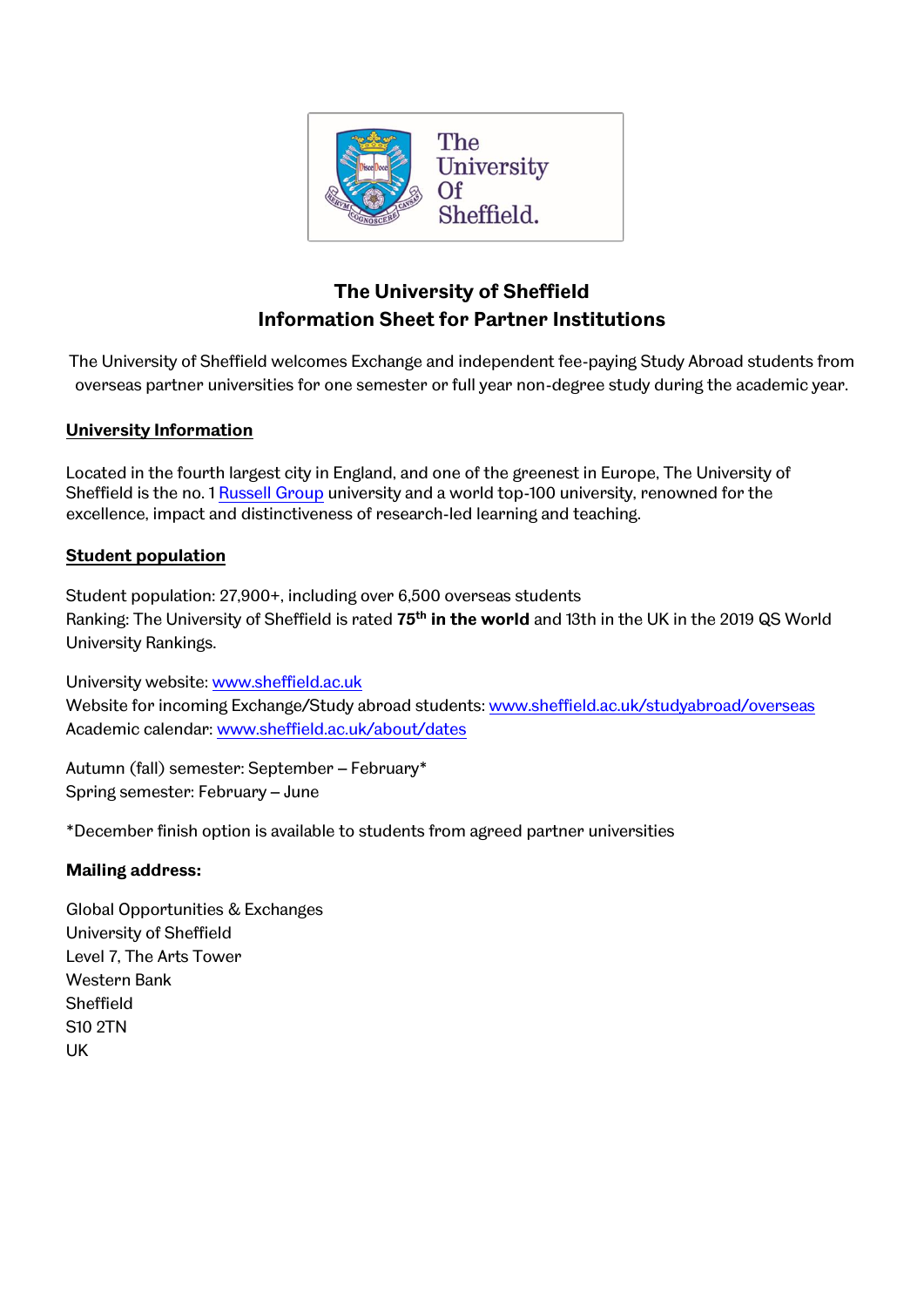# **Exchange/Study Abroad contact details**

Mrs Dörte Stevenson Assistant Director (Partnerships & Global Opportunities) [d.stevenson@sheffield.ac.uk](mailto:d.stevenson@sheffield.ac.uk) +44 (0) 114 222 1230

Ms Claire Hunter International Partnerships and Global Opportunities Officer [c.j.hunter@sheffield.ac.uk](mailto:c.j.hunter@sheffield.ac.uk) +44 (0) 114 222 9618

Mr Adam Parkin Global Opportunities and Exchanges Coordinator – Worldwide (Incoming and Outgoing student exchange coordinator) [a.parkin@sheffield.ac.uk](mailto:a.parkin@sheffield.ac.uk) +44 (0) 114 222 6269

Miss Mary Tear Global Opportunities and Exchanges Assistant [globalopps@sheffield.ac.uk](mailto:globalopps@sheffield.ac.uk)

# **Academic Information**

- Language of instruction: All courses are offered in English only (except foreign language courses)
- Level of studies: Undergraduate
- Duration of exchange: one or two semesters.
- GPA required: 3.0/4.0 or equivalent
- Normal full-time course load per semester: 60 credits, minimum 40 credits

# **Faculty and Departments**

- We are proud to offer over 39 departments to incoming Study Abroad/exchange students. Please see the full list here: [www.sheffield.ac.uk/studyabroad/overseas/prospective/choosing/departments](http://www.sheffield.ac.uk/studyabroad/overseas/prospective/choosing/departments)
- Link to closed departments: [www.sheffield.ac.uk/studyabroad/overseas/prospective/choosing/closed](http://www.sheffield.ac.uk/studyabroad/overseas/prospective/choosing/closed)
- Restricted Modules: <https://www.sheffield.ac.uk/studyabroad/overseas/prospective/choosing>
- Module Directory: [www.sheffield.ac.uk/ssid/course](http://www.sheffield.ac.uk/ssid/course)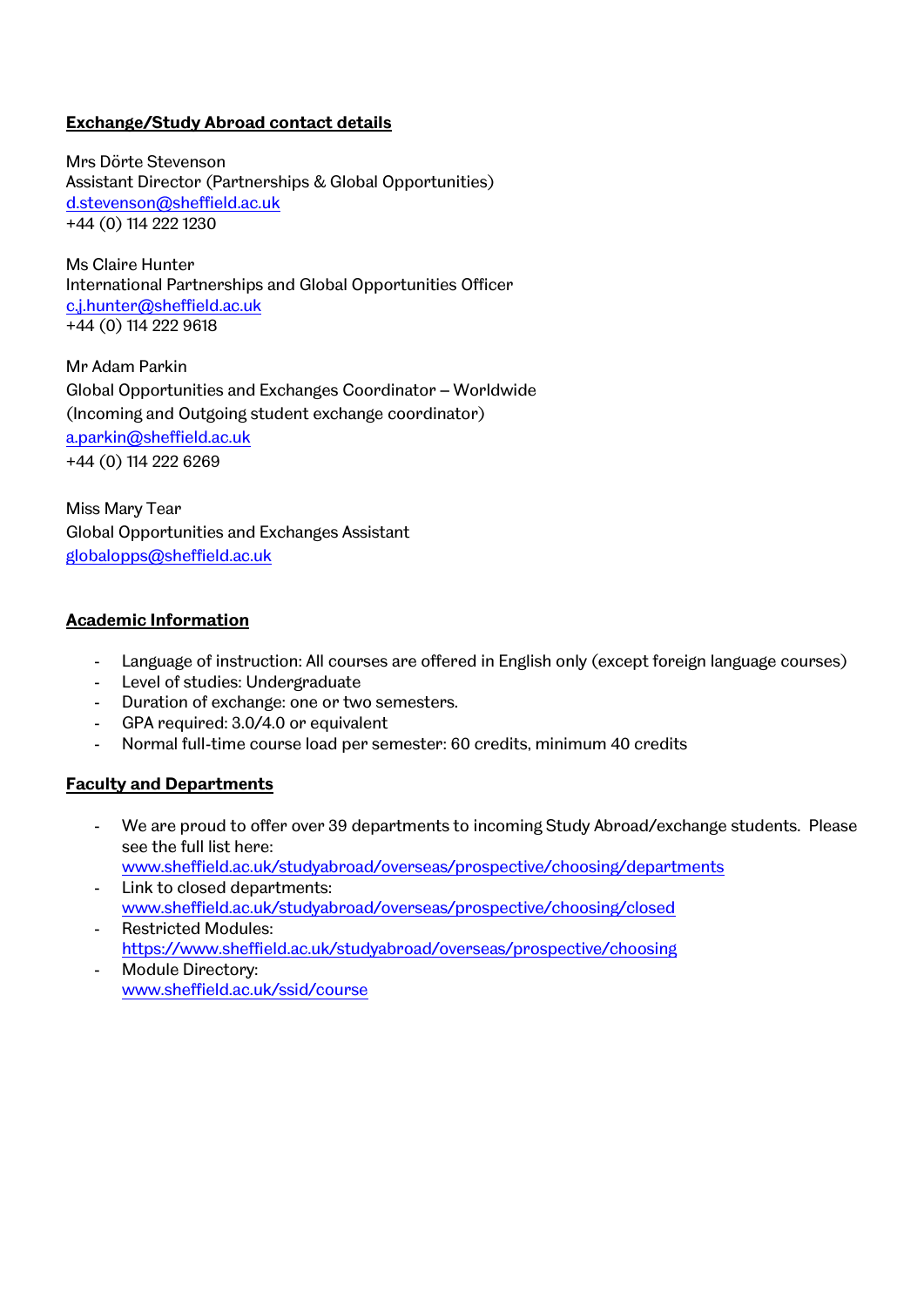# **Nomination/Application procedure**

Please visit our website for application procedures: [www.sheffield.ac.uk/studyabroad/overseas/prospective/applying#Exchange](http://www.sheffield.ac.uk/studyabroad/overseas/prospective/applying#Exchange)

Deadlines:

**1 April** for December Finish students

**1 May** for full year and Autumn (Fall) semester students

**1 October** for spring semester only and reverse full year students

# **English Language Requirements**

Students whose native language is not English must be able show that their English language proficiency is at a level which allows them to successfully complete their chosen course of study at the University of Sheffield.

Our minimum requirements are IELTS 6.0 (no subtest below 5.5), or TOEFL 80 (at least 17 in Listening, 17 in Writing, 18 in Reading and 20 in Speaking), or equivalent.

Each of our academic departments at Sheffield have individual requirements. Students must meet each of the scores for the departments they wish to study in.

Please refer to our English Language Fact Sheet for full information. [www.sheffield.ac.uk/studyabroad/overseas/prospective/english-lang-req](http://www.sheffield.ac.uk/studyabroad/overseas/prospective/english-lang-req)

# **Arrival and Orientation**

# **Meet and Greet Scheme**

Arriving in a new country can be a bit overwhelming – our Meet and Greet service, which runs during the main arrivals period in September each year, aims to make students' arrival and journey to Sheffield as welcoming and relaxed as possible. If students use the service, our ambassadors will meet them at the arrivals gate at Manchester Airport and show them to our coaches, which will take them to Sheffield. For full details see our website: [www.sheffield.ac.uk/ssid/international/before/meet-greet](http://www.sheffield.ac.uk/ssid/international/before/meet-greet)

# **Orientation**

Orientation is optional but highly recommended, as it is a great way for new students to meet other international and home students and learn you're their way around Sheffield and the University: [www.sheffield.ac.uk/ssid/newstudents/orientation-week](http://www.sheffield.ac.uk/ssid/newstudents/orientation-week)

Accommodation is not provided for Orientation week; however, students can book a place in our halls of residence (information on link above).